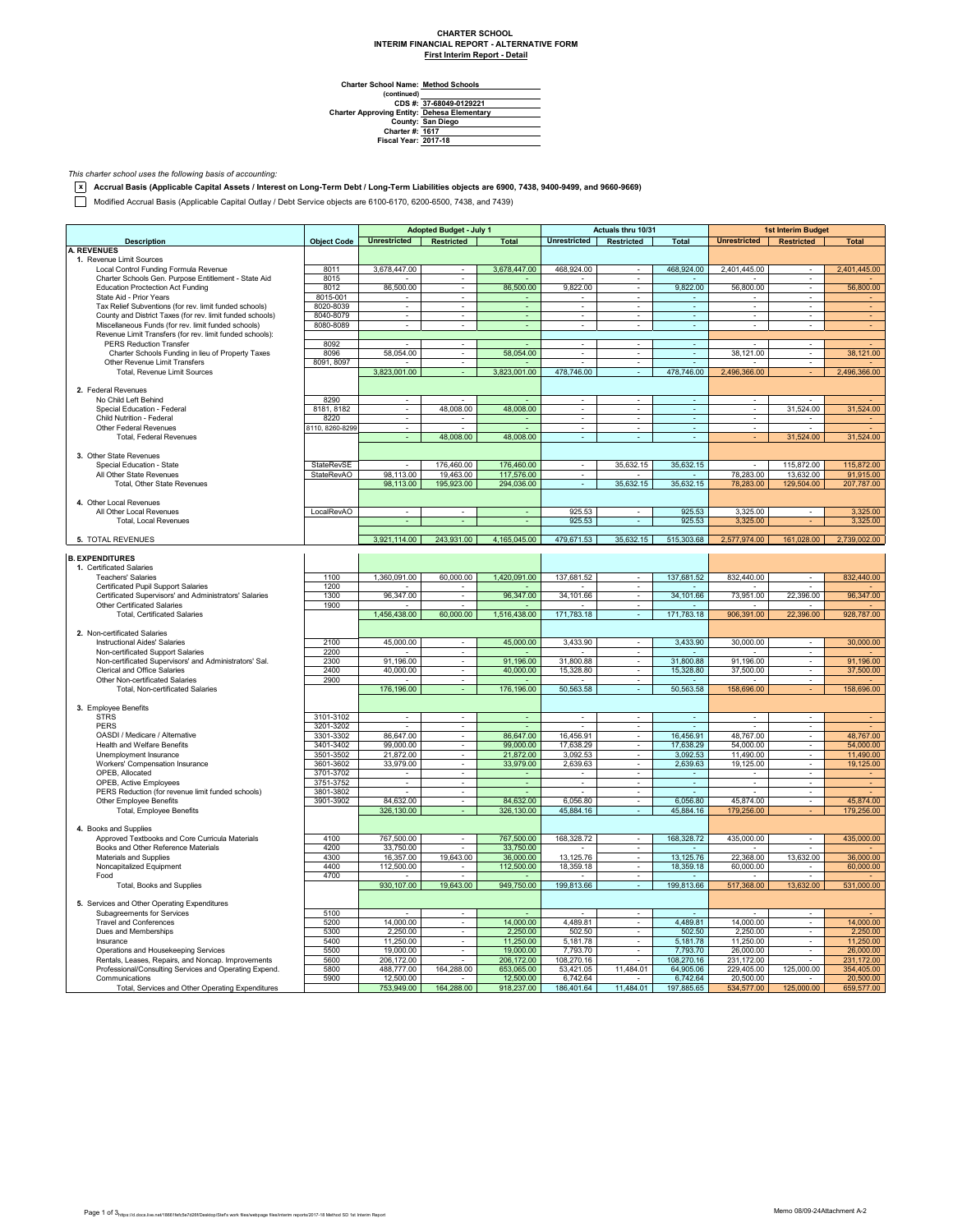## **CHARTER SCHOOL INTERIM FINANCIAL REPORT - ALTERNATIVE FORM First Interim Report - Detail**

**Method Schools**

Charter School Name<br>
(continued)<br>
CDS #:<br>
Charter Approving Entity:<br>
County:<br>
Charter #:<br>
Fiscal Year: **37-68049-0129221 Dehesa Elementary San Diego 1617 2017-18**

*This charter school uses the following basis of accounting:*

**x Accrual Basis (Applicable Capital Assets / Interest on Long-Term Debt / Long-Term Liabilities objects are 6900, 7438, 9400-9499, and 9660-9669)**

Modified Accrual Basis (Applicable Capital Outlay / Debt Service objects are 6100-6170, 6200-6500, 7438, and 7439)

|                                                                     |                    | Adopted Budget - July 1  |                   | Actuals thru 10/31 |                             |                   | <b>1st Interim Budget</b> |                          |                                |                  |
|---------------------------------------------------------------------|--------------------|--------------------------|-------------------|--------------------|-----------------------------|-------------------|---------------------------|--------------------------|--------------------------------|------------------|
| <b>Description</b>                                                  | <b>Object Code</b> | <b>Unrestricted</b>      | <b>Restricted</b> | <b>Total</b>       | <b>Unrestricted</b>         | <b>Restricted</b> | <b>Total</b>              | <b>Unrestricted</b>      | <b>Restricted</b>              | <b>Total</b>     |
| 6. Capital Outlay (Objects 6100-6170, 6200-6500 for modified accrua |                    |                          |                   |                    |                             |                   |                           |                          |                                |                  |
| Land and Land Improvements                                          | 6100-6170          | ÷.                       | $\sim$            | $\sim$             | $\sim$                      | $\sim$            | $\sim$                    | $\sim$                   | $\sim$                         | $\sim$           |
| Buildings and Improvements of Buildings                             | 6200               | ÷                        | $\sim$            | ÷.                 | ÷                           | $\sim$            | ÷.                        | ÷.                       | ÷                              | $\omega_{\rm c}$ |
| Books and Media for New School Libraries or Major                   |                    |                          |                   |                    |                             |                   |                           |                          |                                |                  |
| Expansion of School Libraries                                       | 6300               | ÷.                       | ×                 | $\sim$             | ÷.                          | $\sim$            | ÷.                        | $\sim$                   | ٠                              | $\sim$           |
| Equipment                                                           | 6400               | $\blacksquare$           | $\sim$            | ÷.                 | $\blacksquare$              | $\sim$            | ÷.                        | ÷.                       | $\mathbf{r}$                   | $\sim$           |
| <b>Equipment Replacement</b>                                        | 6500               | $\sim$                   | $\sim$            | ÷                  | $\overline{\phantom{a}}$    | $\sim$            | $\omega$                  | $\overline{\phantom{a}}$ | ٠                              | $\sim$           |
| Depreciation Expense (for full accrual only)                        | 6900               | ٠                        | $\sim$            | $\blacksquare$     | $\sim$                      | $\sim$            | ÷                         | $\blacksquare$           | ٠                              | $\sim$           |
| Total, Capital Outlay                                               |                    | ÷                        | ÷                 | ÷.                 | ÷                           | $\sim$            | ä,                        | ÷                        |                                | $\sim$           |
|                                                                     |                    |                          |                   |                    |                             |                   |                           |                          |                                |                  |
| 7. Other Outgo                                                      |                    |                          |                   |                    |                             |                   |                           |                          |                                |                  |
| Tuition to Other Schools                                            | 7110-7143          | ÷                        | $\sim$            | ÷                  | ÷                           | $\sim$            | ÷.                        | ÷.                       | ÷                              | $\sim$           |
| Transfers of Pass-through Revenues to Other LEAs                    | 7211-7213          | $\sim$                   | $\sim$            | $\sim$             | $\overline{\phantom{a}}$    | $\sim$            | $\sim$                    | $\overline{\phantom{a}}$ | $\sim$                         | $\sim$           |
| Transfers of Apportionments to Other LEAs - Spec. Ed.               | 7221-7223SE        | ÷.                       | $\sim$            | ÷                  | $\sim$                      | $\sim$            | $\sim$                    | $\overline{\phantom{a}}$ | $\mathbf{r}$                   | $\omega$         |
| Transfers of Apportionments to Other LEAs - All Other               | 7221-7223AO        | ÷.                       | $\sim$            | ÷.                 | ÷.                          | $\sim$            | ÷.                        | ÷                        | $\mathbf{r}$                   | $\sim$           |
| All Other Transfers                                                 | 7281-7299          | $\sim$                   | $\sim$            | $\sim$             | $\sim$                      | $\sim$            | $\sim$                    | $\sim$                   | $\overline{\phantom{a}}$       | $\sim$           |
| <b>Indirect Costs</b>                                               | 7350               | ÷                        | $\sim$            | ÷                  | $\sim$                      | $\sim$            | $\sim$                    | $\overline{\phantom{a}}$ | $\mathbf{r}$                   | $\sim$           |
| Debt Service:                                                       |                    |                          |                   |                    |                             |                   |                           |                          |                                |                  |
| Interest                                                            | 7438               | $\sim$                   | $\sim$            | $\sim$             | 135.00                      | $\sim$            | 135.00                    | 550.00                   | $\sim$                         | 550.00           |
|                                                                     | 7439               |                          |                   |                    |                             |                   |                           |                          |                                |                  |
| Principal                                                           |                    | $\sim$<br>÷              | $\sim$<br>÷.      | $\sim$             | 135.00                      | $\sim$            | ÷<br>135.00               |                          | $\overline{\phantom{a}}$<br>÷. | $\sim$<br>550.00 |
| Total, Other Outgo                                                  |                    |                          |                   | ÷.                 |                             | ×.                |                           | 550.00                   |                                |                  |
|                                                                     |                    |                          |                   |                    |                             |                   |                           |                          |                                |                  |
| 8. TOTAL EXPENDITURES                                               |                    | 3,642,820.00             | 243,931.00        | 3,886,751.00       | 654,581.22                  | 11,484.01         | 666,065.23                | 2,296,838.00             | 161,028.00                     | 2,457,866.00     |
|                                                                     |                    |                          |                   |                    |                             |                   |                           |                          |                                |                  |
| C. EXCESS (DEFICIENCY) OF REVENUES OVER EXPEND.                     |                    |                          |                   |                    |                             |                   |                           |                          |                                |                  |
| BEFORE OTHER FINANCING SOURCES AND USES (A5-B8)                     |                    | 278,294.00               | $\sim$            | 278,294.00         | (174, 909.69)               | 24,148.14         | (150.761.55)              | 281,136.00               |                                | 281.136.00       |
|                                                                     |                    |                          |                   |                    |                             |                   |                           |                          |                                |                  |
| <b>D. OTHER FINANCING SOURCES / USES</b>                            |                    |                          |                   |                    |                             |                   |                           |                          |                                |                  |
| 1. Other Sources                                                    | 8930-8979          | $\sim$                   | $\sim$            | $\blacksquare$     | $\sim$                      | $\sim$            | $\sim$                    | $\sim$                   | $\mathbf{r}$                   | $\sim$           |
| 2. Less: Other Uses                                                 | 7630-7699          | ÷                        | $\sim$            | ÷                  | $\mathcal{L}_{\mathcal{A}}$ | $\sim$            | ÷.                        | ÷,                       | ÷.                             | $\sim$           |
| 3. Contributions Between Unrestricted and Restricted Accounts       |                    |                          |                   |                    |                             |                   |                           |                          |                                |                  |
| (must net to zero)                                                  | 8980-8999          | $\sim$                   | $\sim$            | ٠                  | $\sim$                      | $\sim$            | ÷                         | $\overline{\phantom{a}}$ | $\mathbf{r}$                   | $\sim$           |
|                                                                     |                    |                          |                   |                    |                             |                   |                           |                          |                                |                  |
| 4. TOTAL OTHER FINANCING SOURCES / USES                             |                    | $\sim$                   | $\sim$            | $\sim$             | $\sim$                      | $\sim$            | $\sim$                    |                          |                                | $\sim$           |
|                                                                     |                    |                          |                   |                    |                             |                   |                           |                          |                                |                  |
| E. NET INCREASE (DECREASE) IN FUND BALANCE (C + D4)                 |                    | 278,294.00               |                   | 278,294.00         | (174, 909.69)               | 24,148.14         | (150, 761.55)             | 281,136.00               |                                | 281,136.00       |
|                                                                     |                    |                          |                   |                    |                             |                   |                           |                          |                                |                  |
| F. FUND BALANCE, RESERVES                                           |                    |                          |                   |                    |                             |                   |                           |                          |                                |                  |
| 1. Beginning Fund Balance                                           |                    |                          |                   |                    |                             |                   |                           |                          |                                |                  |
| a. As of July 1                                                     | 9791               | 254.685.95               | $\sim$            | 254.685.95         | 272.827.96                  | 99.064.00         | 371.891.96                | 272.827.96               | 99.064.00                      | 371.891.96       |
| b. Adjustments to Beginning Balance                                 | 9793, 9795         |                          | $\sim$            |                    |                             |                   |                           |                          |                                |                  |
| c. Adjusted Beginning Balance                                       |                    | 254.685.95               | $\sim$            | 254.685.95         | 272,827,96                  | 99.064.00         | 371,891.96                | 272.827.96               | 99.064.00                      | 371.891.96       |
| 2. Ending Fund Balance, June 30 (E + F.1.c.)                        |                    | 532.979.95               | $\sim$            | 532,979.95         | 97.918.27                   | 123.212.14        | 221.130.41                | 553,963.96               | 99.064.00                      | 653,027.96       |
|                                                                     |                    |                          |                   |                    |                             |                   |                           |                          |                                |                  |
| Components of Ending Fund Balance (Optional):                       |                    |                          |                   |                    |                             |                   |                           |                          |                                |                  |
| Reserve for Revolving Cash (equals object 9130)                     | 9711               | $\sim$                   | ×.                | ÷.                 | $\sim$                      | $\sim$            | $\sim$                    | $\sim$                   | ×.                             | $\sim$           |
| Reserve for Stores (equals object 9320)                             | 9712               | $\sim$                   | $\sim$            | ÷                  | $\sim$                      | $\sim$            | $\omega$                  | ٠                        | ٠                              | $\sim$           |
| Reserve for Prepaid Expenditures (equals object 9330)               | 9713               | $\overline{\phantom{a}}$ | $\sim$            | ÷                  | $\overline{\phantom{a}}$    | $\sim$            | $\sim$                    | $\sim$                   | $\mathbf{r}$                   | $\sim$           |
| Reserve for All Others                                              | 9719               | $\sim$                   | ×.                | ÷.                 | $\sim$                      | $\sim$            | $\sim$                    | $\sim$                   | ÷.                             | $\sim$           |
| <b>General Reserve</b>                                              | 9730               | $\blacksquare$           | $\sim$            | ÷.                 | $\mathcal{L}_{\mathcal{A}}$ | $\sim$            | ÷.                        | ٠                        | ٠                              | $\sim$           |
| <b>Legally Restricted Balance</b>                                   | 9740               | $\sim$                   | $\sim$            | $\sim$             | $\sim$                      | $\sim$            | $\sim$                    | $\sim$                   | $\mathbf{r}$                   | $\sim$           |
| Designated for Economic Uncertainties                               | 9770               | $\sim$                   | $\sim$            | $\sim$             | $\sim$                      | $\sim$            | $\sim$                    | $\sim$                   | ٠                              | $\sim$           |
| <b>Other Designations</b>                                           | 9775, 9780         | 109.284.60               | $\sim$            | 109.284.60         | 19.637.44                   | $\sim$            | 19.637.44                 | 68.905.14                |                                | 68.905.14        |
| Undesignated / Unappropriated Amount                                | 9790               | 423,695.35               | $\sim$            | 423,695.35         | 78,280.83                   | 123,212.14        | 201.492.97                | 485.058.82               | 99.064.00                      | 584,122.82       |